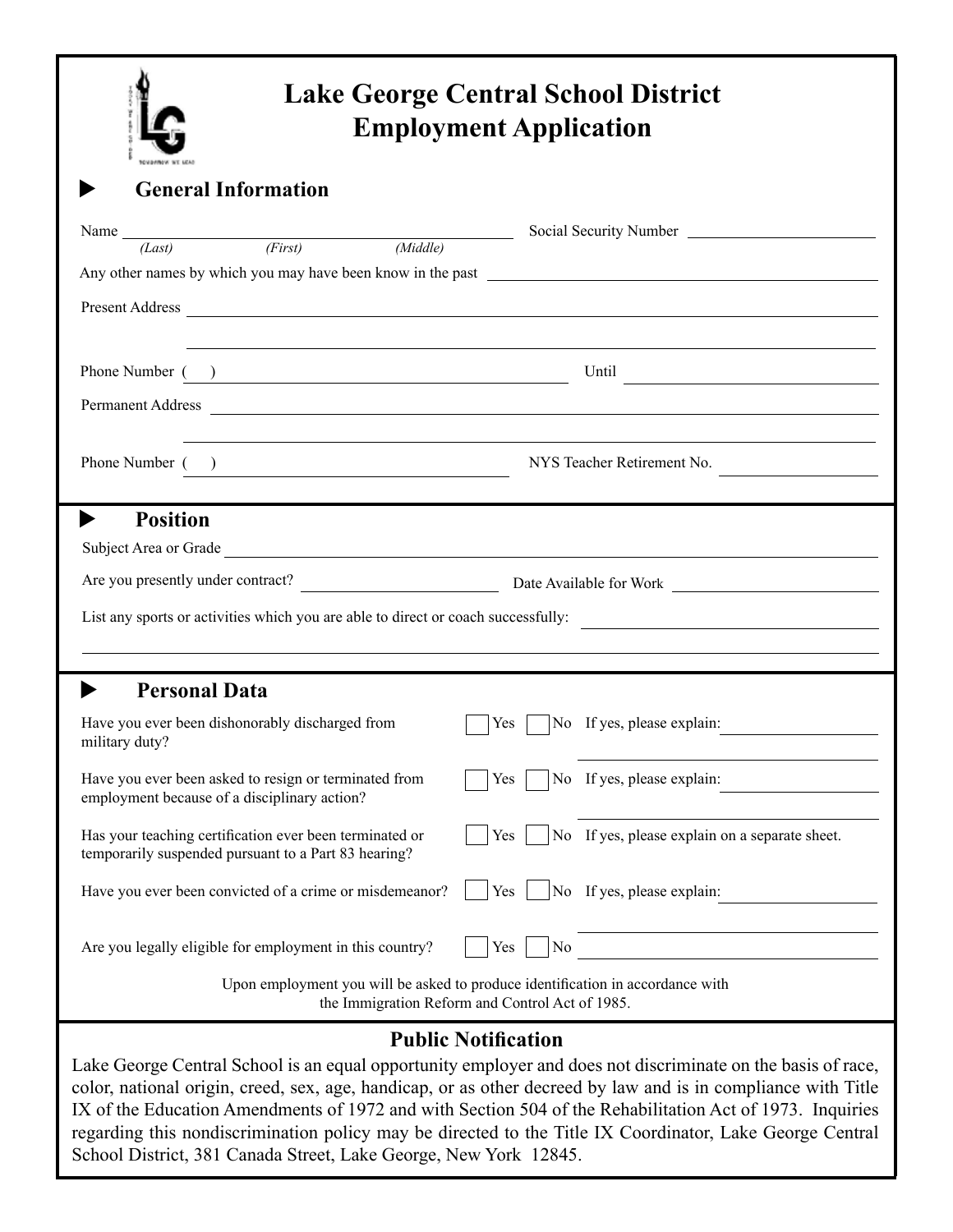## **Educational Preparation**

| Name and<br><b>Location of School</b>              |                                                                                                                                                                                                                                                                                                                              | <b>Major/Minor</b> | <b>Dates</b><br><b>Attended</b>                            | <b>GPA</b>            | <b>Degree</b> | <b>Semester</b><br><b>Hours</b> | Year of<br><b>Graduation</b> |  |
|----------------------------------------------------|------------------------------------------------------------------------------------------------------------------------------------------------------------------------------------------------------------------------------------------------------------------------------------------------------------------------------|--------------------|------------------------------------------------------------|-----------------------|---------------|---------------------------------|------------------------------|--|
| College (Undergraduate)                            |                                                                                                                                                                                                                                                                                                                              |                    |                                                            |                       |               |                                 |                              |  |
| College (Undergraduate)                            |                                                                                                                                                                                                                                                                                                                              |                    |                                                            |                       |               |                                 |                              |  |
| College (Graduate)                                 |                                                                                                                                                                                                                                                                                                                              |                    |                                                            |                       |               |                                 |                              |  |
| Vocational/Technical Trade                         |                                                                                                                                                                                                                                                                                                                              |                    |                                                            |                       |               |                                 |                              |  |
|                                                    | <b>Student Teaching</b>                                                                                                                                                                                                                                                                                                      |                    |                                                            |                       |               |                                 |                              |  |
| <b>Name and Location of School</b><br><b>Dates</b> |                                                                                                                                                                                                                                                                                                                              |                    | <b>Subject or Grade Level</b>                              |                       |               | <b>Cooperating Teacher</b>      |                              |  |
|                                                    |                                                                                                                                                                                                                                                                                                                              |                    |                                                            |                       |               |                                 |                              |  |
|                                                    |                                                                                                                                                                                                                                                                                                                              |                    |                                                            |                       |               |                                 |                              |  |
|                                                    |                                                                                                                                                                                                                                                                                                                              |                    |                                                            |                       |               |                                 |                              |  |
|                                                    |                                                                                                                                                                                                                                                                                                                              |                    |                                                            |                       |               |                                 |                              |  |
|                                                    | Were you ever appointed to tenure in a public school district in New York State?<br><u> 1989 - Johann Stoff, deutscher Stoff, der Stoff, der Stoff, der Stoff, der Stoff, der Stoff, der Stoff, der S</u><br>Name and address of school where tenure was granted                                                             |                    |                                                            | Yes                   | No            | If yes, please complete:        | Date Tenure Granted          |  |
|                                                    | Following the conferral of tenure, were you ever dismissed from a school district pursuant to New York Education Law Section 3012 and 3020a?                                                                                                                                                                                 |                    | <u> 1980 - John Stein, Amerikaansk politiker (</u>         | Yes                   | No            |                                 |                              |  |
| Tenure Area                                        | <b>Certification/Professional License Information</b><br>It is the applicant's responsibility to have official college transcripts, placement folder, (if available) or a minimum of three written refer-<br>ences, and a copy of any certification or licensure issued by the State of New York forwarded to the principal. |                    |                                                            |                       |               |                                 |                              |  |
|                                                    | I hereby certify that I hold a teaching certificate issued by the University of the State of New York as follows:                                                                                                                                                                                                            |                    |                                                            |                       |               |                                 |                              |  |
| Ι.                                                 | <b>Area of Certification</b>                                                                                                                                                                                                                                                                                                 |                    | Form (Provisional, Permanent, Initial, Professional, etc.) |                       |               |                                 | Date                         |  |
|                                                    |                                                                                                                                                                                                                                                                                                                              |                    |                                                            |                       |               |                                 |                              |  |
|                                                    | A candidate not officially certificated to teach in the public schools of New York State should give the status of his or her application,<br>if any, as follows (check one):                                                                                                                                                |                    |                                                            |                       |               |                                 |                              |  |
|                                                    | Application submitted to and approved by the NYS Department of Education - certificate forthcoming                                                                                                                                                                                                                           |                    |                                                            |                       |               |                                 |                              |  |
|                                                    | Application filed, decision pending                                                                                                                                                                                                                                                                                          |                    |                                                            | Application not filed |               |                                 |                              |  |
| 2.<br>3.                                           | Have you taken the required New York State Teacher Examinations?                                                                                                                                                                                                                                                             |                    |                                                            | Yes                   | No            |                                 |                              |  |

5. List any New York professional licenses you hold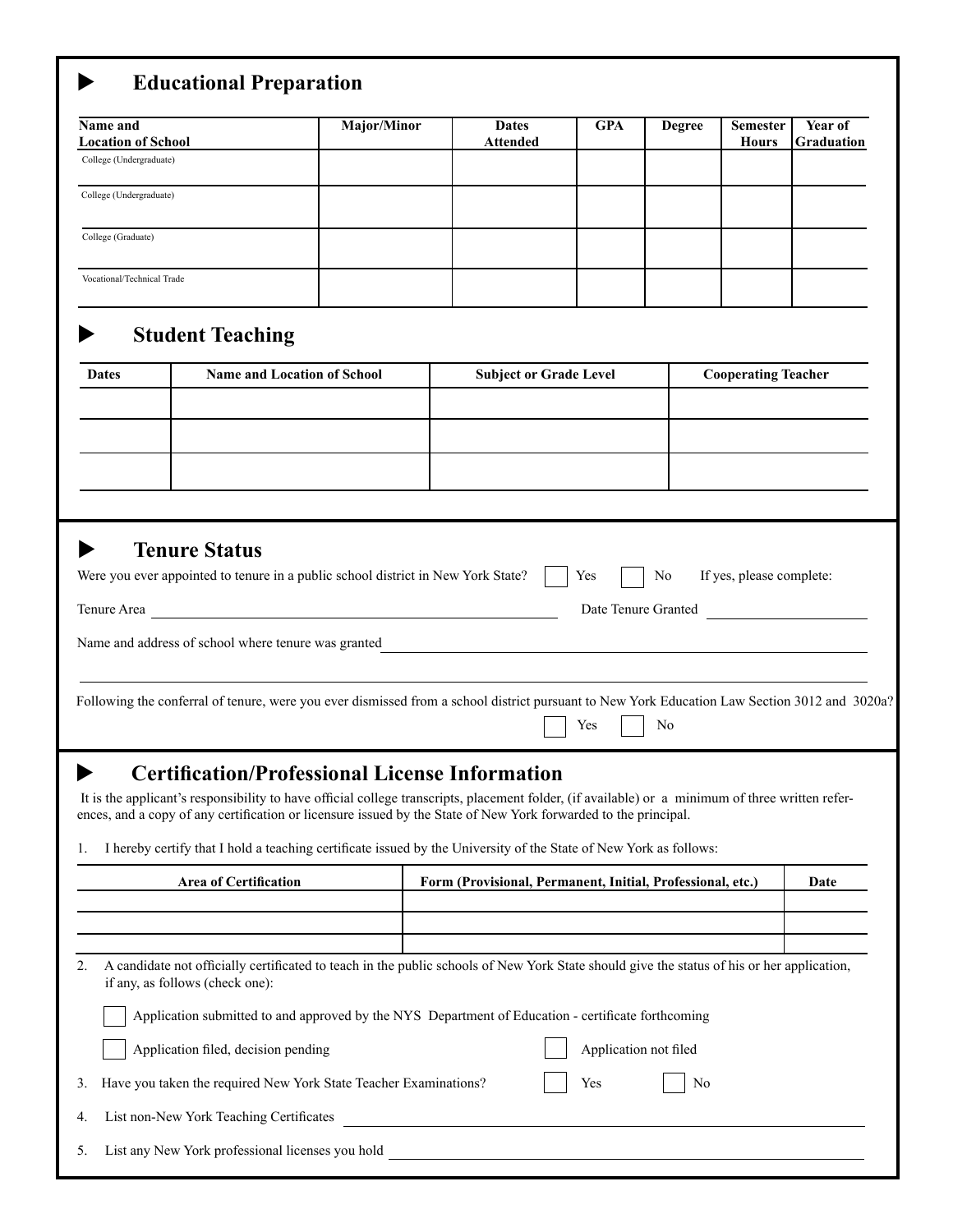| List any certification exams you have passed (i.e. LAST, ATS-W, or Core Subject Exam)<br>6.                 |                                                                    |                |
|-------------------------------------------------------------------------------------------------------------|--------------------------------------------------------------------|----------------|
| If you are not certified, but are working toward certification, please summarize your present status.<br>7. |                                                                    |                |
| <b>Employment History (Most recent first)</b>                                                               |                                                                    |                |
| 1. Employer                                                                                                 | Telephone                                                          | Salary         |
| Address                                                                                                     | Dates Employed: From                                               | To             |
| Job title                                                                                                   | Summarize the nature of work performed<br>and job responsibilities |                |
| Immediate supervisor, title, telephone                                                                      |                                                                    |                |
| Reason for leaving                                                                                          |                                                                    |                |
| May we contact for a reference?<br>Yes<br>N <sub>0</sub><br>Later                                           |                                                                    |                |
| 2. Employer                                                                                                 | Telephone                                                          | Salary         |
| Address                                                                                                     | Dates Employed: From                                               | T <sub>o</sub> |
| Job title                                                                                                   | Summarize the nature of work performed<br>and job responsibilities |                |
| Immediate supervisor, title, telephone                                                                      |                                                                    |                |
| Reason for leaving                                                                                          |                                                                    |                |
| May we contact for a reference?<br>Yes<br>N <sub>0</sub><br>Later                                           |                                                                    |                |
| 3. Employer                                                                                                 | Telephone                                                          | Salary         |
| Address                                                                                                     | Dates Employed: From                                               | To             |
| Job title                                                                                                   | Summarize the nature of work performed<br>and job responsibilities |                |
| Immediate supervisor, title, telephone                                                                      |                                                                    |                |
| Reason for leaving                                                                                          |                                                                    |                |
| May we contact for a reference?<br>Yes<br>$\rm No$<br>Later                                                 |                                                                    |                |

| Name | <b>Address</b> | <b>Phone</b> | Relationship |
|------|----------------|--------------|--------------|
| . .  |                |              |              |
| ∸    |                |              |              |
| C.   |                |              |              |
|      |                |              |              |